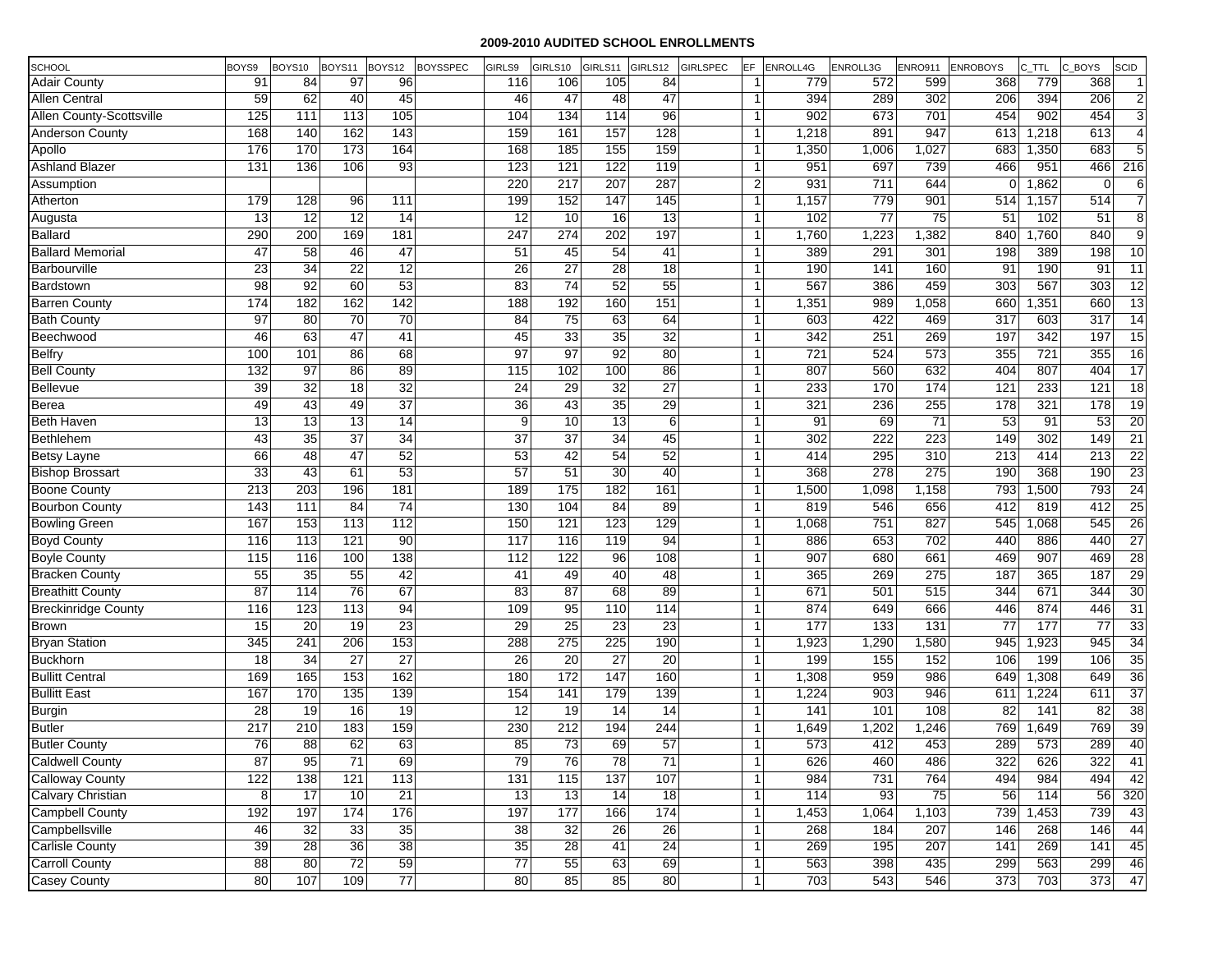| Caverna                       | 48              | 31               | $\overline{27}$ | 20               |                | 31              | 32              | 21               | 25              | $\mathbf{1}$                   | 235   | 156   | 190   | 126   | 235   | 126   | 48              |
|-------------------------------|-----------------|------------------|-----------------|------------------|----------------|-----------------|-----------------|------------------|-----------------|--------------------------------|-------|-------|-------|-------|-------|-------|-----------------|
| Central                       | 124             | 89               | 81              | $\overline{82}$  |                | 212             | 161             | 142              | 144             | -1                             | 1,035 | 699   | 809   | 376   | 1,035 | 376   | 50              |
| <b>Central Hardin</b>         | 220             | 258              | 221             | 170              |                | 265             | 236             | 216              | 168             | $\overline{1}$                 | 1,754 | 1,269 | 1,416 | 869   | 1,754 | 869   | 305             |
| Christian Academy-Louisville  | $\overline{82}$ | 69               | 91              | 67               |                | 83              | 84              | 73               | 88              | $\mathbf{1}$                   | 637   | 472   | 482   | 309   | 637   | 309   | 53              |
| <b>Christian County</b>       | 183             | 185              | 163             | 141              |                | 169             | 179             | 165              | 129             | $\mathbf{1}$                   | 1,314 | 962   | 1,044 | 672   | 1,314 | 672   | 54              |
| Christian Fellowship          | $\overline{4}$  | 3                | $\overline{7}$  | $\overline{4}$   |                | $\overline{4}$  | $\overline{7}$  | $5\overline{)}$  | 11              | $\overline{1}$                 | 45    | 37    | 30    | 18    | 45    | 18    | 313             |
| <b>Clay County</b>            | 163             | 144              | 115             | 76               |                | 147             | 114             | 103              | 133             | -1                             | 995   | 685   | 786   | 498   | 995   | 498   | 55              |
| <b>Clinton County</b>         | 55              | 56               | 57              | 42               |                | 65              | 60              | 62               | 49              | -1                             | 446   | 326   | 355   | 210   | 446   | 210   | 56              |
| Community Christian (Paducah) | 13              | 16               | 11              | 9                |                | 7               | 12              | 8                | $\overline{12}$ | $\overline{1}$                 | 88    | 68    | 67    | 49    | 88    | 49    | 323             |
| Conner                        | 188             | 147              | 172             | 129              |                | 168             | $\frac{145}{2}$ | 136              | 133             | -1                             | 1,218 | 862   | 956   | 636   | 1,218 | 636   | 57              |
| Cooper                        | 152             | 136              | 118             | 89               |                | 132             | 92              | $\overline{111}$ | 99              | $\overline{1}$                 | 930   | 645   | 741   | 495   | 929   | 495   | 330             |
| Corbin                        | 112             | 82               | 97              | 97               |                | 99              | 84              | 97               | 95              | $\mathbf{1}$                   | 763   | 552   | 571   | 388   | 763   | 388   | 58              |
| Cordia                        | 10              | 17               | 10              | 14               |                | 18              | 13              | 10 <sup>1</sup>  | 10              | -1                             | 102   | 74    | 78    | 51    | 102   | 51    | 59              |
| <b>Covington Catholic</b>     | 125             | $\overline{121}$ | 123             | 127              |                |                 |                 |                  |                 | $\sqrt{2}$                     | 496   | 371   | 369   | 496   | 992   | 992   | 60              |
| Covington Latin               | 31              | 19               | 24              | 33               |                | 29              | 16              | 12               | 20              | 1                              | 184   | 124   | 131   | 107   | 184   | 107   | 61              |
| <b>Crittenden County</b>      | 46              | 55               | 60              | 47               |                | 48              | 51              | 62               | 39              | -1                             | 408   | 314   | 322   | 208   | 408   | 208   | 62              |
| <b>Cumberland County</b>      | 46              | 43               | 33              | $\overline{31}$  |                | 40              | $\overline{38}$ | 52               | 33              | $\overline{1}$                 | 316   | 230   | 252   | 153   | 316   | 153   | 64              |
| Danville                      | 65              | 76               | 68              | 68               |                | 87              | 59              | 64               | 50              | -1                             | 537   | 385   | 419   | 277   | 537   | 277   | 65              |
| Daviess County                | 237             | 212              | 199             | 201              |                | 228             | 218             | 173              | 180             | $\overline{\mathbf{1}}$        | 1,648 | 1,183 | 1,267 | 849   | 1,648 | 849   | 66              |
| Dawson Springs                | 33              | 30               | 27              | 12               |                | 35              | 24              | 25               | 23              | $\mathbf{1}$                   | 210   | 141   | 174   | 102   | 209   | 102   | 67              |
| Dayton                        | 39              | 48               | 27              | 37               |                | 35              | 32              | 24               | 29              | -1                             | 271   | 197   | 205   | 151   | 271   | 151   | 68              |
| Deming                        | 11              | 17               | 17              | 13               |                | 16              | 17              | 19               | 16              | $\overline{1}$                 | 126   | 99    | 97    | 58    | 126   | 58    | $\overline{70}$ |
| <b>DeSales</b>                | 73              | $\overline{75}$  | 72              | 66               |                |                 |                 |                  |                 | $\overline{2}$                 | 286   | 213   | 220   | 286   | 572   | 572   | 69              |
| <b>Dixie Heights</b>          | 196             | 213              | 159             | 154              |                | 174             | 180             | 180              | 137             | -1                             | 1,393 | 1,023 | 1,102 | 722   | 1,393 | 722   | 72              |
| Doss                          | 169             | 122              | 93              | $\overline{97}$  |                | 136             | 127             | 102              | 99              | $\overline{1}$                 | 945   | 640   | 749   | 481   | 945   | 481   | 74              |
| <b>DuPont Manual</b>          | 195             | 207              | 209             | 193              |                | 301             | 268             | 259              | 224             | $\mathbf{1}$                   | 1,856 | 1,360 | 1,439 | 804   | 1,856 | 804   | 76              |
| <b>East Carter</b>            | 117             | 124              | 102             | 76               |                | 104             | 106             | 117              | 79              | $\mathbf{1}$                   | 825   | 604   | 670   | 419   | 825   | 419   | $\overline{77}$ |
| East Jessamine                | 163             | 139              | 128             | 119              |                | 149             | 140             | $\overline{132}$ | 119             | $\overline{1}$                 | 1,089 | 777   | 851   | 549   | 1,089 | 549   | 138             |
| East Ridge                    | 84              | 102              | 111             | 81               |                | $\overline{88}$ | $\overline{78}$ | 111              | 76              | -1                             | 731   | 559   | 574   | 378   | 731   | 378   | 324             |
| Eastern                       | 369             | 323              | 228             | 193              |                | 333             | 265             | 206              | 234             | $\overline{\mathbf{1}}$        | 2,151 | 1,449 | 1,724 | 1,113 | 2,151 | 1,113 | 79              |
| <b>Edmonson County</b>        | 92              | 90               | 80              | $\frac{111}{11}$ |                | $\overline{70}$ | 86              | 69               | $\overline{74}$ | $\overline{1}$                 | 672   | 510   | 487   | 373   | 672   | 373   | 80              |
| Elizabethtown                 | 96              | 102              | 92              | 72               |                | 111             | 111             | 86               | $\overline{73}$ | -1                             | 743   | 536   | 598   | 362   | 743   | 362   | 81              |
| <b>Elliott County</b>         | 56              | 40               | 48              | 35               |                | 38              | 44              | 39               | 36              | $\overline{1}$                 | 336   | 242   | 265   | 179   | 336   | 179   | 83              |
| Eminence                      | 17              | $\overline{13}$  | 12              | 20               |                | 26              | 20              | 16               | 14              | $\mathbf{1}$                   | 138   | 95    | 104   | 62    | 138   | 62    | 84              |
| <b>Estill County</b>          | 99              | 104              | 83              | 83               |                | 97              | 100             | 74               | 89              | -1                             | 729   | 533   | 557   | 369   | 729   | 369   | 85              |
| <b>Evangel Christian</b>      | 12              | $\overline{18}$  | 9               | 8                |                | 5               | 13              | $\overline{7}$   | 14              | $\overline{\mathbf{1}}$        | 86    | 69    | 64    | 47    | 86    | 47    | 86              |
| Fairdale                      | 164             | 159              | 131             | 86               |                | 132             | 93              | 92               | 79              | $\mathbf{1}$                   | 936   | 640   | 771   | 540   | 936   | 540   | 88              |
| Fairview                      | 31              | 40               | 36              | 41               |                | 30              | 38              | 31               | 29              | -1                             | 276   | 215   | 206   | 148   | 276   | 148   | 89              |
| <b>Fern Creek</b>             | 234             | 172              | 153             | 145              |                | 242             | 164             | 184              | 143             | -1                             | 1,437 | 961   | 1,149 | 704   | 1,437 | 704   | 91              |
| <b>Fleming County</b>         | 115             | 88               | 104             | 86               |                | 98              | 97              | 90               | 82              | $\overline{1}$                 | 760   | 547   | 592   | 393   | 760   | 393   | 92              |
| Fort Campbell                 | 130             | 104              | 80              | 65               |                | 114             | 88              | $\overline{77}$  | $\overline{75}$ | -1                             | 733   | 489   | 593   | 379   | 733   | 379   | 95              |
| Fort Knox                     | 62              | 75               | 58              | 29               | $\overline{2}$ | 72              | 48              | 58               | 34              | $\mathbf{1}$<br>1 <sup>1</sup> | 439   | 305   | 376   | 226   | 439   | 226   | 96              |
| Frankfort                     | 39              | 30               | 25              | 33               |                | 26              | $\overline{34}$ | 31               | 34              | $\mathbf{1}$                   | 252   | 187   | 185   | 127   | 252   | 127   | 97              |
| <b>Franklin County</b>        | 187             | 117              | 119             | 113              |                | 143             | 114             | 89               | 95              | $\mathbf{1}$                   | 977   | 647   | 769   | 536   | 977   | 536   | 98              |
| Franklin-Simpson              | 115             | 122              | 126             | 74               |                | 129             | 115             | 123              | 91              | $\mathbf{1}$                   | 895   | 651   | 730   | 437   | 895   | 437   | 99              |
| <b>Frederick Fraize</b>       | 14              | 8                | 15              | 13               |                | $\overline{13}$ | 11              | $\overline{7}$   | 5               | $\mathbf{1}$                   | 86    | 59    | 68    | 50    | 86    | 50    | 100             |
| <b>Fulton City</b>            | 20              | 19               | 19              | 15               |                | 14              | 17              | 15               | $\overline{18}$ | $\mathbf{1}$                   | 137   | 103   | 104   | 73    | 137   | 73    | 101             |
| <b>Fulton County</b>          | 34              | 21               | 20              | 28               |                | $\overline{23}$ | 19              | 14               | $\overline{21}$ | $\mathbf{1}$                   | 180   | 123   | 131   | 103   | 180   | 103   | 102             |
| <b>Gallatin County</b>        | 80              | 79               | 48              | 43               |                | 66              | 47              | 58               | 46              | $\mathbf{1}$                   | 467   | 321   | 378   | 250   | 467   |       | 250 103         |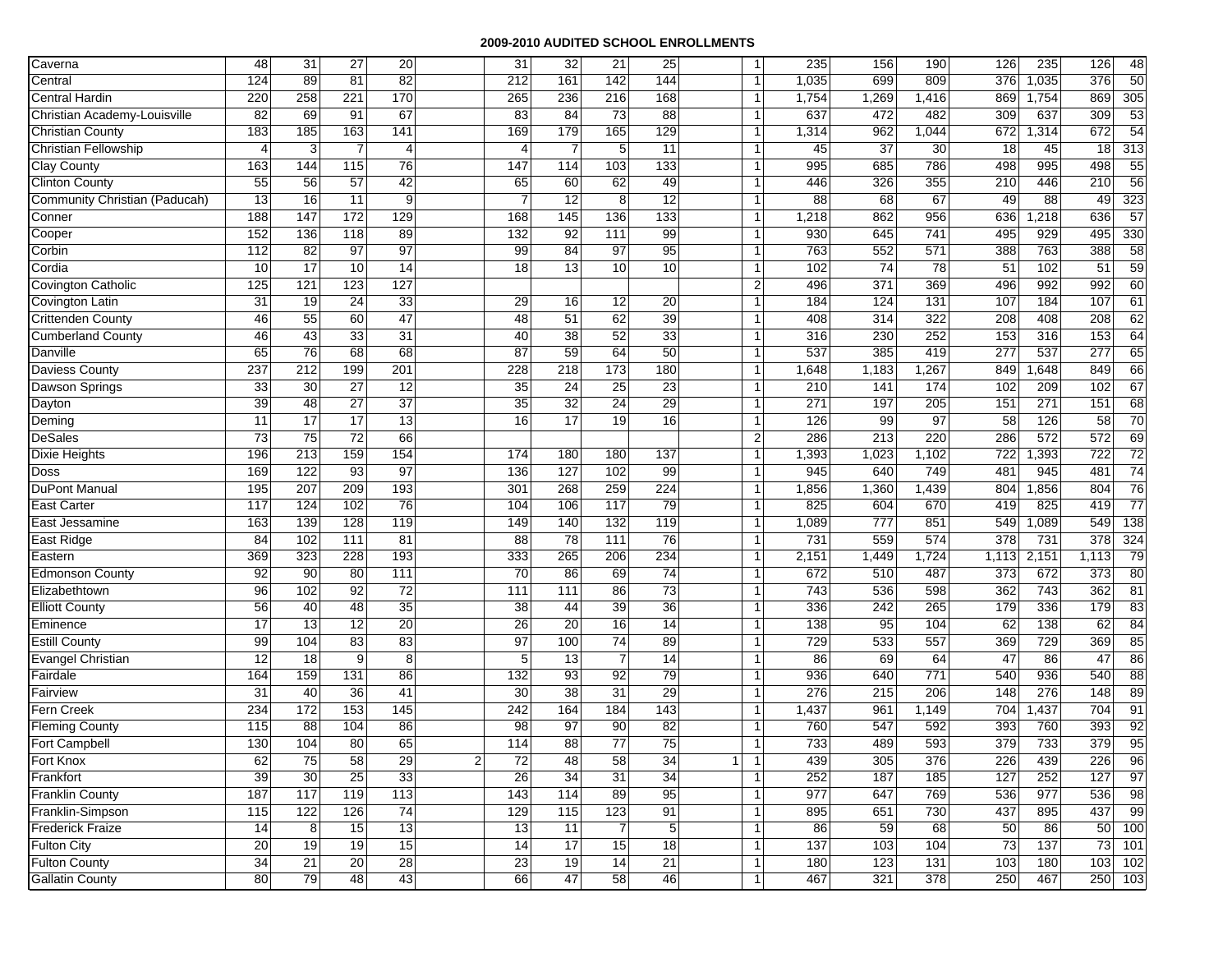| <b>Garrard County</b>                 | 124                  | 115                   | 84                     | 79               |    | 112                            | 104              | 74              | 71                    |    | $\overline{1}$       | 763       | 527       | 613       | 402              | 763             | 402       | 104              |
|---------------------------------------|----------------------|-----------------------|------------------------|------------------|----|--------------------------------|------------------|-----------------|-----------------------|----|----------------------|-----------|-----------|-----------|------------------|-----------------|-----------|------------------|
| George Rogers Clark                   | 234                  | 254                   | 196                    | $\frac{1}{171}$  |    | 221                            | 221              | 176             | 189                   |    | -1                   | 1,662     | 1,207     | 1,302     | 855              | 1,662           | 855       | 105              |
| Glasgow                               | 72                   | $\overline{87}$       | 84                     | 56               |    | 79                             | 63               | 53              | 63                    |    | $\overline{1}$       | 557       | 406       | 438       | 299              | 557             | 299       | 106              |
| <b>Grant County</b>                   | 157                  | 171                   | $\frac{115}{2}$        | 116              |    | 149                            | 135              | 136             | 141                   |    | -1                   | 1,120     | 814       | 863       | 559              | 1,120           | 559       | 108              |
| <b>Graves County</b>                  | 204                  | 162                   | 169                    | 165              |    | 178                            | 173              | 148             | 167                   |    | $\overline{1}$       | 1,366     | 984       | 1,034     | 700              | 1,366           | 700       | 109              |
| <b>Grayson County</b>                 | 188                  | 162                   | 176                    | 140              |    | 165                            | 168              | 162             | 145                   |    | -1                   | 1,306     | 953       | 1,021     | 666              | 1,306           | 666       | 110              |
| <b>Green County</b>                   | 69                   | 90                    | 66                     | 53               |    | 67                             | $\overline{71}$  | $\overline{71}$ | 61                    |    | -1                   | 548       | 412       | 434       | 278              | 548             | 278       | 111              |
| <b>Greenup County</b>                 | 129                  | 144                   | 117                    | 99               |    | 116                            | 109              | 101             | 116                   |    | $\overline{1}$       | 931       | 686       | 716       | 489              | 931             | 489       | 112              |
| Greenwood                             | 247                  | 232                   | 215                    | 209              |    | 199                            | 209              | 200             | 190                   |    | $\overline{1}$       | 1,701     | 1,255     | 1,302     | 903              | 1,701           | 903       | 304              |
| <b>Hancock County</b>                 | 60                   | 67                    | 61                     | 56               |    | 59                             | 61               | $\overline{75}$ | 50                    |    | -1                   | 489       | 370       | 383       | 244              | 489             | 244       | 114              |
| Harlan                                | 38                   | $\overline{31}$       | 19                     | $\overline{34}$  |    | $\overline{31}$                | $\overline{28}$  | $\overline{32}$ | $\overline{25}$       |    | $\overline{1}$       | 238       | 169       | 179       | 122              | 238             | 122       | 115              |
| <b>Harlan County</b>                  | 190                  | 146                   | 157                    | 127              |    | 155                            | 140              | 150             | 121                   |    | $\overline{1}$       | 1,187     | 841       | 938       | 620              | 1,186           | 620       | 329              |
| <b>Harrison County</b>                | 140                  | 130                   | 113                    | 99               |    | 115                            | 120              | 124             | 108                   |    | -1                   | 949       | 694       | 742       | 482              | 949             | 482       | 116              |
| <b>Hart County</b>                    | 104                  | 95                    | 81                     | 86               |    | 79                             | 99               | 85              | 98                    |    | -1                   | 727       | 544       | 543       | 366              | 727             | 366       | $\overline{118}$ |
| Hazard                                | 34                   | $\overline{36}$       | 35                     | $\overline{38}$  |    | 44                             | 36               | 32              | 38                    |    | $\overline{1}$       | 293       | 215       | 217       | 143              | 293             | 143       | 119              |
| Heath                                 | 88                   | $\overline{77}$       | 82                     | 78               |    | $\overline{74}$                | $\overline{88}$  | 83              | 57                    |    | -1                   | 627       | 465       | 492       | 325              | 627             | 325       | 120              |
| <b>Henderson County</b>               | 311                  | 251                   | 248                    | $\overline{218}$ |    | 281                            | 246              | 241             | 221                   |    | $\overline{1}$       | 2,017     | 1,425     | 1,578     | 1,028            | 2,017           | 1,028     | 121              |
| <b>Henry Clay</b>                     | 332                  | 276                   | 284                    | 230              |    | 320                            | 260              | 245             | 221                   |    | $\overline{1}$       | 2,168     | 1,516     | 1,717     | 1,122            | 2,168           | 1,122     | 122              |
| <b>Henry County</b>                   | 107                  | 83                    | 86                     | 80               |    | 93                             | 85               | $\overline{74}$ | 69                    |    | $\overline{1}$       | 677       | 477       | 528       | 356              | 677             | 356       | 123              |
| Heritage                              | 5                    | $\mathbf{1}$          | 6                      | 9                |    | 3                              | 8                | 6               | 4                     |    | $\overline{1}$       | 42        | 34        | 29        | 21               | 42              | 21        | 312              |
| <b>Hickman County</b>                 | 21                   | 29                    | 29                     | 21               |    | 22                             | 29               | 31              | 22                    |    | -1                   | 204       | 161       | 161       | 100              | 204             | 100       | $\overline{124}$ |
| Highlands                             | 109                  | 109                   | 104                    | 103              |    | 97                             | 80               | 86              | 92                    |    | -1                   | 780       | 574       | 585       | 425              | 780             | 425       | $\overline{125}$ |
| Holmes                                | 139                  | 124                   | 91                     | $\overline{71}$  |    | 119                            | 74               | 99              | $\overline{72}$       |    | $\overline{1}$       | 789       | 531       | 646       | 425              | 789             | 425       | 126              |
| Holy Cross (Covington)                | 65                   | 53                    | 62                     | $\overline{70}$  |    | 55                             | 52               | 50              | 46                    |    | -1                   | 453       | 333       | 337       | 250              | 453             | 250       | 127              |
| Holy Cross (Louisville)               | 30                   | 38                    | $\overline{28}$        | $\overline{32}$  |    | 38                             | 35               | $\overline{23}$ | 24                    |    | $\overline{1}$       | 248       | 180       | 192       | 128              | 248             | 128       | 128              |
| <b>Hopkins County Central</b>         | 150                  | 123                   | 110                    | 125              |    | 107                            | $\overline{133}$ | 123             | 108                   |    | $\overline{1}$       | 979       | 722       | 746       | 508              | 979             | 508       | 315              |
| Hopkinsville                          | 134                  | 159                   | 122                    | 109              |    | 138                            | 131              | 144             | 93                    |    | -1                   | 1,030     | 758       | 828       | 524              | 1,030           | 524       | 131              |
| Iroquois                              | 233                  | 196                   | 130                    | 109              |    | 155                            | 161              | 94              | 76                    |    | -1                   | 1,154     | 766       | 969       | 668              | 1,154           | 668       | 133              |
| Jackson City                          | $\overline{17}$      | 12                    | 9                      | 15               |    | 14                             | 14               | $\overline{17}$ | 15                    |    | -1                   | 113       | 82        | 83        | 53               | 113             | 53        | 134              |
| Jackson County                        | 110                  | 79                    | 70                     | 75               |    | 78                             | 84               | 63              | 88                    |    | $\overline{1}$       | 647       | 459       | 484       | 334              | 647             | 334       | 135              |
| Jeffersontown                         | 194                  | 192                   | 128                    | 105              |    | 155                            | 138              | 111             | 112                   |    | $\overline{1}$       | 1,135     | 786       | 918       | 619              | 1,135           | 619       | 136              |
| Jenkins                               | 33                   | $\overline{31}$       | $\overline{21}$        | 16               |    | 28                             | 27               | 23              | 22                    |    | $\overline{1}$       | 201       | 140       | 163       | 101              | 201             | 101       | 137              |
| John Hardin                           | 135                  | 148                   | 154                    | 173              |    | 115                            | 129              | 154             | 141                   |    | $\mathbf{1}$         | 1,149     | 899       | 835       | 610              | 1,149           | 610       | 322              |
| Johnson Central                       | 135                  | 147<br>$\overline{7}$ | 102                    | 115              |    | 133                            | 150              | 146             | 112                   |    | $\overline{1}$<br>-1 | 1,040     | 772       | 813       | 499              | 1,040           | 499       | 140              |
| June Buchanan<br>Kentucky Country Day | $\overline{4}$<br>40 | $\overline{31}$       | $\boldsymbol{2}$<br>40 | 10<br>33         |    | $\mathbf 0$<br>$\overline{38}$ | 4<br>40          | 8<br>39         | 13<br>$\overline{25}$ |    | $\mathbf{1}$         | 48        | 44<br>208 | 25        | 23<br>144        | 48<br>286       | 23        | 141              |
| Kentucky School f/t Blind             |                      |                       |                        |                  | 16 |                                |                  |                 |                       | 11 |                      | 286<br>27 | 27        | 228<br>27 | 16               | $\overline{27}$ | 144<br>16 | 142              |
| Kentucky School f/t Deaf              | 6                    | $\overline{7}$        | 9                      |                  |    | $\mathbf 1$                    | $5\phantom{.0}$  |                 | 7                     |    |                      | 52        | 45        | 34        | 33               | 52              | 33        | 143              |
| <b>Knott County Central</b>           | 106                  | 101                   | 86                     | 11<br>80         |    | 91                             | 77               | 6<br>82         | 69                    |    | -1                   | 692       | 495       | 543       | $\overline{373}$ | 692             | 373       | 144<br>145       |
| <b>Knox Central</b>                   | 163                  | 109                   | 133                    | 96               |    | 131                            | 117              | 117             | 101                   |    |                      | 967       | 673       | 770       | 501              | 967             | 501       | 146              |
| Lafayette                             | 296                  | 249                   | 230                    | 216              |    | 251                            | 249              | 255             | 218                   |    | -1                   | 1,964     | 1,417     | 1,530     | 991              | 1,964           | 991       | 148              |
| LaRue County                          | 81                   | 102                   | 84                     | 98               |    | 92                             | 96               | 89              | 86                    |    | 1                    | 728       | 555       | 544       | 365              | 728             | 365       | 147              |
| Lawrence County                       | 86                   | 124                   | 105                    | 65               |    | 88                             | 92               | 99              | 67                    |    | $\overline{1}$       | 726       | 552       | 594       | 380              | 726             |           | 380 150          |
| Lee County                            | 53                   | 50                    | 26                     | 47               |    | 49                             | 39               | 28              | 38                    |    | -1                   | 330       | 228       | 245       | 176              | 330             | 176 151   |                  |
| <b>Leslie County</b>                  | $\overline{71}$      | 68                    | 63                     | 70               |    | 81                             | 71               | 74              | 48                    |    | $\overline{1}$       | 546       | 394       | 428       | 272              | 546             |           | 272 152          |
| Letcher County Central                | 143                  | $\overline{131}$      | 122                    | 97               |    | 126                            | 132              | 107             | 93                    |    | $\overline{1}$       | 951       | 682       | 761       | 493              | 951             | 493       | 328              |
| Lewis County                          | 101                  | 105                   | 84                     | 88               |    | 108                            | 79               | 71              | 83                    |    | $\overline{1}$       | 719       | 510       | 548       | 378              | 719             |           | 378 154          |
| Lexington Catholic                    | 114                  | 104                   | 100                    | 111              |    | 105                            | 106              | 107             | 95                    |    | 1                    | 842       | 623       | 636       | 429              | 842             |           | 429 155          |
| Lexington Christian                   | 56                   | 69                    | 48                     | 58               |    | 48                             | 55               | 53              | 59                    |    | -1                   | 446       | 342       | 329       | 231              | 446             |           | 231 301          |
|                                       |                      |                       |                        |                  |    |                                |                  |                 |                       |    |                      |           |           |           |                  |                 |           |                  |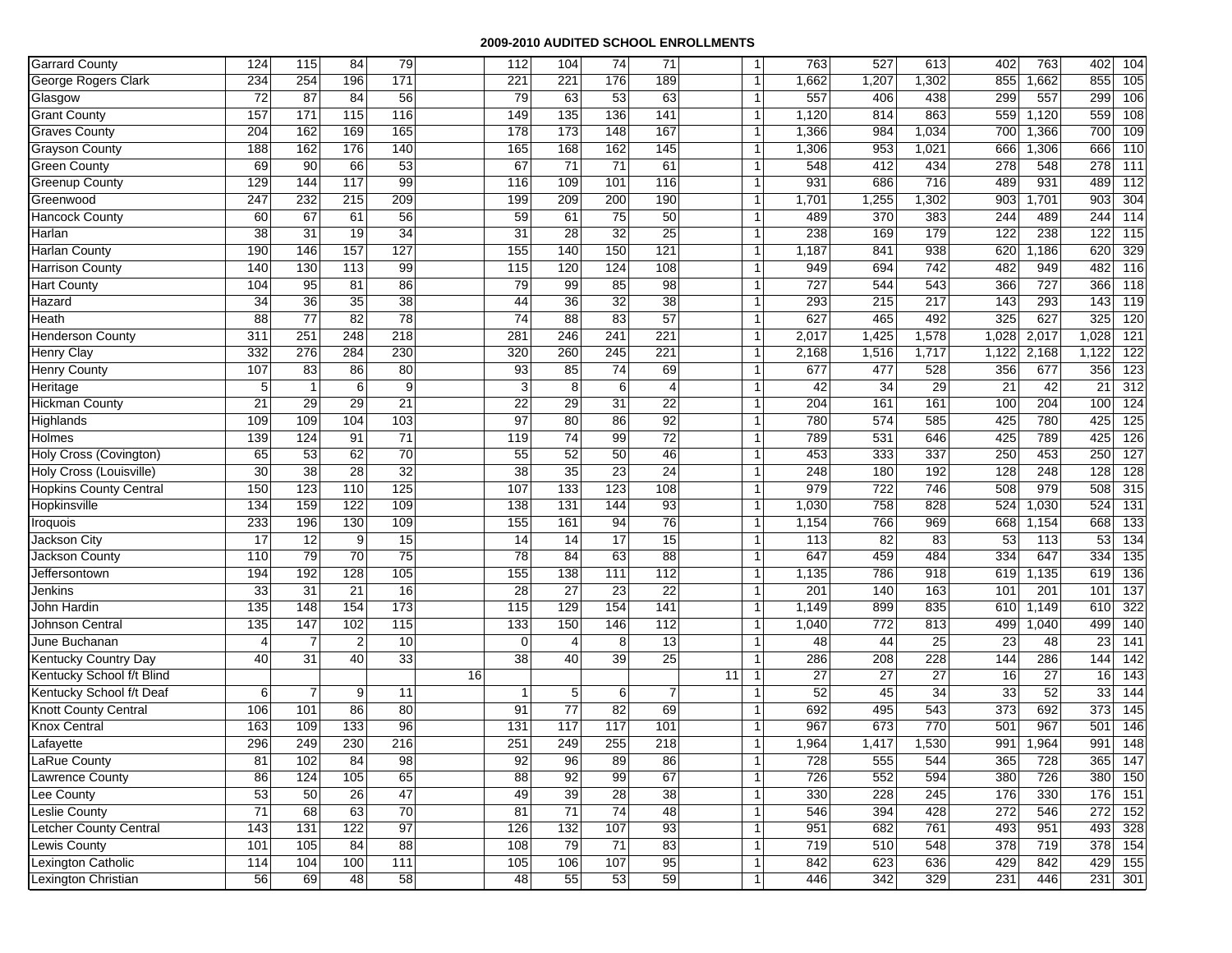| <b>Lincoln County</b>         | 187              | 145              | 133              | 111             | 160             | 158             | 117             | 107             | $\overline{1}$                   | 1,118      | 771              | 900                     | 576                | 1,118      | 576            | 156              |
|-------------------------------|------------------|------------------|------------------|-----------------|-----------------|-----------------|-----------------|-----------------|----------------------------------|------------|------------------|-------------------------|--------------------|------------|----------------|------------------|
| <b>Livingston Central</b>     | 60               | 49               | 42               | 46              | 85              | 50              | 44              | 36              | $\mathbf{1}$                     | 412        | 267              | 330                     | 197                | 412        | 197            | 158              |
| <b>Lloyd Memorial</b>         | 113              | 71               | 69               | $\overline{37}$ | 115             | $\overline{72}$ | 79              | 49              | $\overline{1}$                   | 605        | $\overline{377}$ | 519                     | 290                | 605        | 290            | 159              |
| ogan County                   | 154              | 146              | 157              | 133             | 124             | 150             | 121             | 118             | $\overline{1}$                   | 1,103      | 825              | 852                     | 590                | 1,103      | 590            | 160              |
| one Oak                       | 143              | $\overline{131}$ | 124              | 87              | 124             | 109             | 107             | 99              | $\mathbf{1}$                     | 924        | 657              | 738                     | 485                | 924        | 485            | 161              |
| Louisville Collegiate         | 25               | 25               | 25               | $\overline{20}$ | 32              | 29              | 32              | 31              | $\overline{1}$                   | 219        | 162              | 168                     | 95                 | 219        | 95             | 162              |
| Ludlow                        | 39               | 44               | 32               | 33              | 44              | 40              | 28              | 40              | -1                               | 300        | 217              | 227                     | 148                | 300        | 148            | 163              |
| Lynn Camp                     | 56               | 45               | $\overline{34}$  | 35              | 41              | 45              | 38              | 27              | $\overline{1}$                   | 321        | 224              | 259                     | 170                | 321        | 170            | 164              |
| Lyon County                   | 31               | 43               | 34               | 35              | 40              | 36              | 42              | 48              | $\overline{1}$                   | 309        | 238              | 226                     | 143                | 309        | 143            | 165              |
| <b>Madison Central</b>        | $\overline{275}$ | 203              | 212              | 198             | 226             | 214             | 224             | 203             | -1                               | 1,755      | 1,254            | 1,354                   | 888                | 1,755      | 888            | 168              |
| <b>Madison Southern</b>       | 166              | 127              | 129              | 112             | 149             | 128             | 118             | 117             | $\overline{1}$                   | 1,046      | 731              | 817                     | 534                | 1,046      | 534            | 295              |
| Madisonville-North Hopkins    | 157              | 121              | 127              | 117             | 160             | 124             | 105             | 112             | $\overline{1}$                   | 1,023      | 706              | 794                     | 522                | 1,023      | 522            | 169              |
| Magoffin County               | 97               | 88               | 83               | 94              | 74              | $\overline{72}$ | 86              | 66              | -1                               | 660        | 489              | 500                     | 362                | 660        | 362            | 170              |
| Male                          | 222              | 197              | 212              | 200             | 230             | 267             | 211             | 241             | $\overline{1}$                   | 1,780      | 1,328            | 1,339                   | 831                | 1,780      | 831            | $\overline{171}$ |
| <b>Marion County</b>          | 146              | 134              | 107              | 112             | 133             | 126             | 112             | 110             | $\overline{1}$                   | 980        | 701              | 758                     | 499                | 980        | 499            | 172              |
| <b>Marshall County</b>        | 187              | 207              | 170              | 156             | 206             | 178             | 179             | 152             | -1                               | 1,435      | 1,042            | 1,127                   | 720                | 1,435      | 720            | 173              |
| <b>Mason County</b>           | 125              | 105              | 91               | 94              | 75              | 97              | 103             | 86              | $\overline{1}$                   | 776        | 576              | 596                     | 415                | 776        | 415            | 174              |
| Mayfield                      | 44               | 47               | 53               | 44              | 48              | 42              | 44              | 46              | $\overline{1}$<br>$\overline{1}$ | 368        | 276              | 278                     | 188                | 368<br>844 | 188            | 175              |
| <b>McCreary Central</b>       | 111              | 117              | 102              | 87              | 111             | 108             | 109             | 99              | $\overline{1}$                   | 844        | 622              | 658                     | 417                |            | 417            | 177              |
| <b>McLean County</b>          | 47               | 64               | 59               | 55<br>194       | 50              | 71              | 71              | 59              |                                  | 476        | 379              | 362                     | 225                | 476        | 225            | 179              |
| <b>Meade County</b>           | 191              | 175              | $\overline{218}$ |                 | 179             | 190             | 198             | 187             | -1<br>$\overline{1}$             | 1,532      | 1,162            | 1,151                   | 778                | 1,532      | 778            | 180              |
| <b>Menifee County</b>         | 43<br>133        | 44<br>148        | 35<br>122        | 31<br>106       | 49<br>124       | 44<br>141       | 41<br>109       | 32<br>115       | $\overline{1}$                   | 319<br>998 | 227<br>741       | 256<br>$\overline{777}$ | 153                | 319<br>998 | 153<br>509     | 181<br>182       |
| <b>Mercer County</b><br>Mercy |                  |                  |                  |                 | 180             | 159             | 165             | 103             | $\overline{2}$                   | 607        | 427              | 504                     | 509<br>$\mathbf 0$ | 1,214      | 0              | 183              |
| <b>Metcalfe County</b>        | 70               | 63               | 58               | 48              | 56              | 61              | 62              | 67              | $\overline{1}$                   | 485        | 359              | 370                     | 239                | 485        | 239            | 184              |
| Middlesboro                   | 69               | 68               | 53               | 47              | 73              | 75              | 60              | 58              | $\overline{1}$                   | 503        | 361              | 398                     | 237                | 503        | 237            | 185              |
| Model                         | 27               | 21               | 33               | 18              | 28              | 39              | 26              | $\overline{28}$ | -1                               | 220        | 165              | 174                     | 99                 | 220        | 99             | 188              |
| Monroe County                 | 90               | 83               | 101              | 67              | 54              | 67              | 66              | $\overline{73}$ | -1                               | 601        | 457              | 461                     | 341                | 601        | 341            | 189              |
| Montgomery County             | 177              | 187              | 155              | 124             | 148             | 145             | 169             | 142             | -1                               | 1,247      | 922              | 981                     | 643                | 1,247      | 643            | 190              |
| Monticello                    | 33               | 29               | 34               | 33              | 25              | 35              | 29              | 23              | $\overline{1}$                   | 241        | 183              | 185                     | 129                | 241        | 129            | 191              |
| Moore                         | 140              | 113              | 98               | 89              | 106             | 102             | 76              | 62              | $\overline{1}$                   | 786        | 540              | 635                     | 440                | 786        | 440            | 192              |
| <b>Morgan County</b>          | 85               | 87               | $\overline{72}$  | 84              | 82              | 81              | $\overline{81}$ | 60              | $\overline{1}$                   | 632        | 465              | 488                     | 328                | 632        | 328            | 193              |
| <b>Muhlenberg County</b>      | 192              | 177              | 190              | 172             | 196             | 174             | 183             | 155             | $\overline{1}$                   | 1,440      | 1,051            | 1,112                   | 731                | 1,439      | 731            | 332              |
| Murray                        | 55               | 59               | 63               | 53              | 64              | 61              | 53              | 52              | $\overline{1}$                   | 460        | 341              | 355                     | 230                | 460        | 230            | 197              |
| <b>Nelson County</b>          | 196              | 159              | 187              | 178             | 229             | 157             | 195             | 189             | -1                               | 1,490      | 1,065            | 1,123                   | 720                | 1,490      | 720            | 198              |
| Newport                       | 64               | 66               | 68               | 62              | 67              | 64              | 62              | 52              | $\overline{1}$                   | 505        | 374              | 391                     | 260                | 505        | 260            | 199              |
| Newport Central Catholic      | 54               | 53               | 46               | $\overline{58}$ | 51              | $\overline{57}$ | 50              | 50              | $\mathbf{1}$                     | 419        | 314              | 311                     | 211                | 419        | 211            | 200              |
| Nicholas County               | 49               | 49               | 42               | 51              | 47              | 42              | 39              | 44              | -1                               | 363        | 267              | 268                     | 191                | 363        | 191            | 201              |
| <b>North Bullitt</b>          | 222              | 178              | 136              | 101             | 201             | 164             | 135             | 108             | $\overline{1}$                   | 1,245      | 822              | 1,036                   | 637                | 1,245      | 637            | 203              |
| North Hardin                  | 237              | 191              | 153              | 128             | 198             | 177             | 155             | 144             | $\overline{1}$                   | 1,383      | 948              | 1,111                   | 709                | 1,383      | 709            | 204              |
| <b>North Laurel</b>           | 226              | 181              | 172              | 110             | 225             | 157             | 160             | 150             | -1                               | 1,381      | 930              | 1,121                   | 689                | 1,381      | 689            | 307              |
| North Oldham                  | 129              | 122              | 117              | 86              | 120             | 127             | 92              | 107             | 1                                | 900        | 651              | 707                     | 454                | 900        | 454            | 325              |
| Notre Dame                    |                  |                  |                  |                 | 146             | 165             | 142             | 137             | $\overline{2}$                   | 590        | 444              | 453                     | $\mathbf{0}$       | 1,180      | $\overline{0}$ | 205              |
| Ohio County                   | 168              | 146              | 129              | 128             | 175             | 159             | 126             | 124             | $\overline{1}$                   | 1,155      | 812              | 903                     | 571                | 1,155      | 571            | 206              |
| Oldham County                 | 201              | 201              | 175              | 153             | 168             | 170             | 176             | 126             | $\mathbf{1}$                     | 1,370      | 1,001            | 1,091                   | 730                | 1,370      | 730            | 207              |
| Oneida Baptist Institute      | 16               | $\overline{31}$  | 23               | 19              | $\overline{21}$ | 24              | 20              | 33              | $\overline{1}$                   | 187        | 150              | 135                     | 89                 | 187        | 89             | 208              |
| Owen County                   | 84               | 80               | 64               | 62              | $\overline{77}$ | 67              | $\overline{74}$ | 38              | $\overline{1}$                   | 546        | 385              | 446                     | 290                | 546        | 290            | 209              |
| Owensboro                     | 165              | 133              | 110              | 106             | 139             | 117             | 112             | 108             | 1                                | 990        | 686              | 776                     | 514                | 990        | 514 210        |                  |
| Owensboro Catholic            | 69               | 53               | 49               | 40              | 62              | 49              | 47              | 64              | -1                               | 433        | 302              | 329                     | 211                | 433        | 211 211        |                  |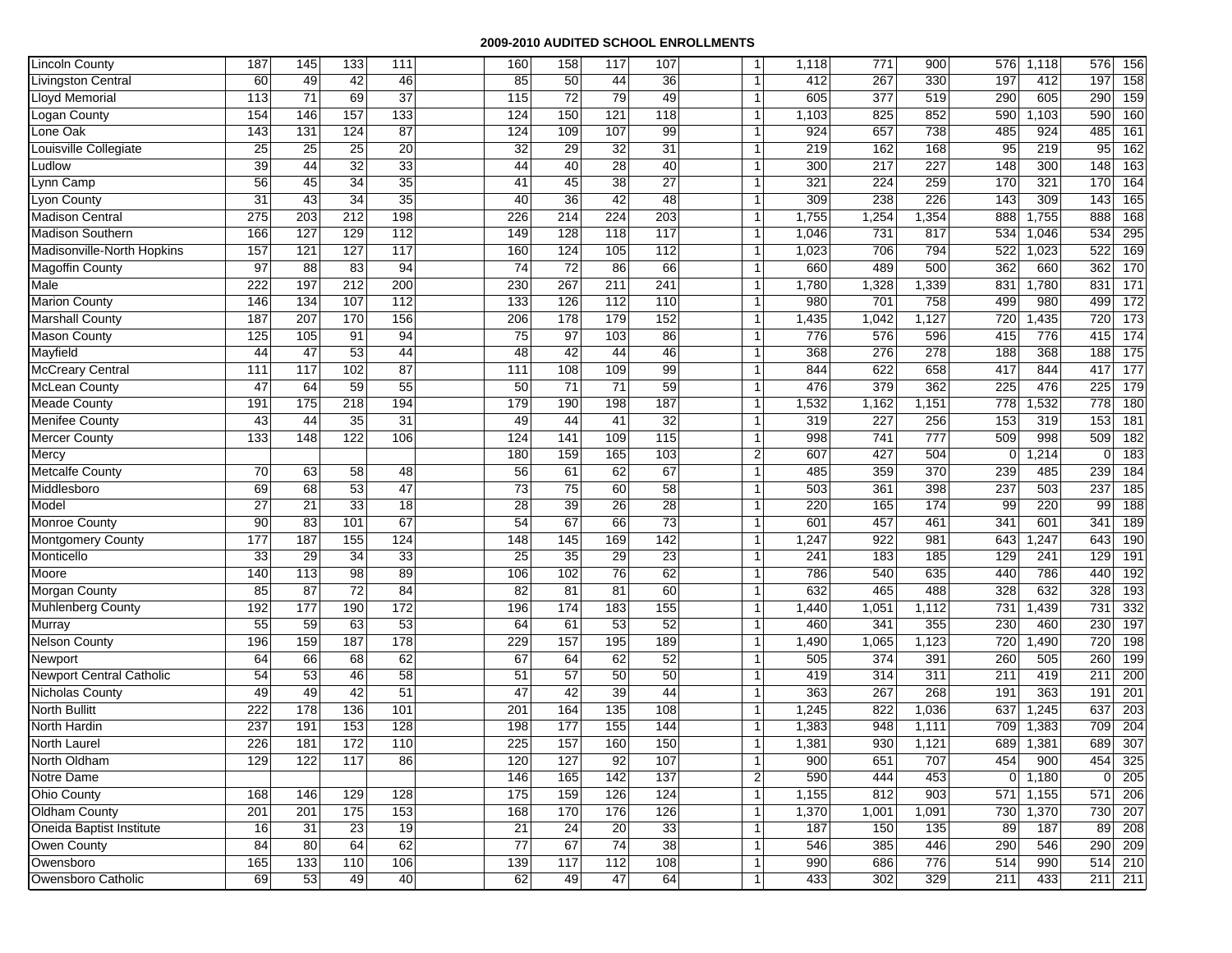| <b>Owsley County</b>       | 31  | 38              | 26              | $\overline{34}$ | 50              | 38              | 27              | 25              | $\mathbf{1}$            | 269   | 188   | 210   | 129             | 269             | 129         | 212              |
|----------------------------|-----|-----------------|-----------------|-----------------|-----------------|-----------------|-----------------|-----------------|-------------------------|-------|-------|-------|-----------------|-----------------|-------------|------------------|
| Paducah Tilghman           | 108 | 118             | 89              | 82              | 120             | 122             | 85              | 97              | $\mathbf{1}$            | 821   | 593   | 642   | 397             | 821             | 397         | 213              |
| Paintsville                | 36  | $\overline{27}$ | 33              | 21              | 30              | 36              | 22              | $\overline{26}$ | $\overline{1}$          | 231   | 165   | 184   | 117             | 231             | 117         | 214              |
| Paris                      | 36  | $\overline{22}$ | $\overline{22}$ | $\overline{22}$ | 29              | 27              | $\overline{31}$ | 26              | -1                      | 215   | 150   | 167   | 102             | 215             | 102         | 215              |
| Paul Laurence Dunbar       | 315 | 276             | 259             | 223             | 291             | 286             | 240             | 228             | $\mathbf{1}$            | 2,118 | 1,512 | 1,667 | 1,073           | 2,118           | 1,073       | 299              |
| <b>Pendleton County</b>    | 122 | 129             | 113             | 100             | 98              | 99              | 112             | 107             | $\overline{1}$          | 880   | 660   | 673   | 464             | 880             | 464         | 217              |
| Perry County Central       | 161 | 127             | 118             | 119             | 139             | 124             | 114             | $\overline{98}$ | -1                      | 1,000 | 700   | 783   | 525             | 1,000           | 525         | 314              |
| Phelps                     | 36  | 46              | 28              | 47              | $\overline{31}$ | 19              | 28              | $\overline{36}$ | $\overline{1}$          | 271   | 204   | 188   | 157             | 271             | 157         | 218              |
| Piarist                    | 5   | 4               | 5               | 3               | 8               | $\overline{4}$  | $\overline{11}$ | 12              | $\mathbf{1}$            | 52    | 39    | 37    | 17              | 52              | 17          | 317              |
| <b>Pike County Central</b> | 100 | 102             | 89              | 94              | 95              | 93              | 86              | 82              | -1                      | 741   | 546   | 565   | 385             | 741             | 385         | 309              |
| Pikeville                  | 34  | 49              | 48              | 51              | 42              | 43              | 45              | 30              | -1                      | 342   | 266   | 261   | 182             | 342             | 182         | 219              |
| Pineville                  | 26  | $\overline{22}$ | $\overline{28}$ | 30              | 20              | 31              | $\overline{24}$ | $\overline{26}$ | $\overline{1}$          | 207   | 161   | 151   | 106             | 207             | 106         | 220              |
| Pleasure Ridge Park        | 320 | 246             | 226             | 157             | 260             | 228             | 261             | 212             | $\overline{1}$          | 1,910 | 1,330 | 1,541 | 949             | 1,910           | 949         | $\overline{221}$ |
| Portland Christian         | 14  | 8               | $\overline{7}$  | 10              | 14              | 10              | 10              | $\overline{7}$  | $\overline{1}$          | 80    | 52    | 63    | 39              | 80              | 39          | 222              |
| <b>Powell County</b>       | 100 | 104             | 88              | 83              | 96              | 85              | 89              | 76              | $\overline{1}$          | 721   | 525   | 562   | 375             | 721             | 375         | 224              |
| Presentation               |     |                 |                 |                 | 83              | 64              | 59              | 79              | $\overline{2}$          | 285   | 202   | 206   | $\mathbf 0$     | 570             | $\mathbf 0$ | 225              |
| Prestonsburg               | 96  | 65              | 57              | 46              | 87              | 79              | $\overline{77}$ | 57              | $\overline{1}$          | 564   | 381   | 461   | 264             | 564             | 264         | 226              |
| Pulaski County             | 165 | 182             | 154             | 141             | 148             | 155             | 130             | 108             | -1                      | 1,183 | 870   | 934   | 642             | 1,183           | 642         | 228              |
| Raceland                   | 33  | 43              | 33              | 46              | 40              | 37              | 43              | 37              | $\overline{1}$          | 312   | 239   | 229   | 155             | 312             | 155         | 229              |
| <b>Red Bird</b>            | 14  | 12              | 9               | 12              | 12              | 8               | 6               | 10              | $\mathbf{1}$            | 83    | 57    | 61    | 47              | 83              | 47          | 230              |
| Reidland                   | 73  | 60              | 67              | 53              | 78              | 68              | 58              | 48              | -1                      | 505   | 354   | 404   | 253             | 505             | 253         | 231              |
| <b>Riverside Christian</b> | 6   | 4               | 3               | $\,6\,$         | $\overline{4}$  | $\overline{4}$  | $\overline{7}$  | 3               | -1                      | 37    | 27    | 28    | 19              | 37              | 19          | 232              |
| <b>Rockcastle County</b>   | 129 | 111             | 109             | 97              | 115             | 95              | 100             | 113             | $\overline{1}$          | 869   | 625   | 659   | 446             | 869             | 446         | 233              |
| Rose Hill Christian        | 6   | 10              | 8               | 6               | 15              | 10              | 10              | 12              | -1                      | 77    | 56    | 59    | 30              | $\overline{77}$ | 30          | 300              |
| <b>Rowan County</b>        | 127 | 101             | 116             | 97              | 112             | 112             | 95              | 123             | $\overline{1}$          | 883   | 644   | 663   | 441             | 883             | 441         | 234              |
| Russell                    | 86  | 72              | 83              | $\overline{70}$ | 95              | 79              | 83              | 81              | -1                      | 649   | 468   | 498   | 311             | 649             | 311         | 235              |
| <b>Russell County</b>      | 128 | 104             | 93              | 111             | 98              | 107             | 107             | 109             | -1                      | 857   | 631   | 637   | 436             | 857             | 436         | 236              |
| Russellville               | 29  | $\overline{38}$ | 43              | 57              | 33              | 27              | 32              | 42              | $\overline{1}$          | 301   | 239   | 202   | 167             | 301             | 167         | 237              |
| Ryle                       | 240 | 191             | 185             | 170             | 200             | 200             | 185             | 172             | -1                      | 1,543 | 1,103 | 1,201 | 786             | 1,543           | 786         | 306              |
| Sacred Heart               |     |                 |                 |                 | 210             | 217             | 213             | 199             | $\overline{\mathbf{c}}$ | 839   | 629   | 640   | $\mathbf 0$     | 1,678           | 0           | 238              |
| Sayre                      | 36  | 16              | 29              | 33              | $\overline{24}$ | 27              | 39              | 27              | $\overline{1}$          | 231   | 171   | 171   | 114             | 231             | 114         | 239              |
| Scott                      | 197 | 144             | 118             | $\overline{97}$ | 138             | 115             | 124             | 104             | -1                      | 1,037 | 702   | 836   | 556             | 1,037           | 556         | 240              |
| <b>Scott County</b>        | 314 | 322             | 277             | 229             | 303             | 260             | 279             | 251             | $\overline{1}$          | 2,235 | 1,618 | 1,755 | 1,142           | 2,235           | 1,142       | 241              |
| Seneca                     | 243 | 176             | 201             | 199             | 201             | 181             | 151             | 143             | $\overline{1}$          | 1,495 | 1,051 | 1,153 | 819             | 1,495           | 819         | 242              |
| Shawnee                    | 88  | $\overline{78}$ | 56              | 65              | 86              | 69              | 44              | 46              | $\mathbf{1}$            | 532   | 358   | 421   | 287             | 532             | 287         | 243              |
| Shelby County              | 269 | 235             | 235             | 213             | 244             | 225             | 221             | 214             | $\overline{1}$          | 1,856 | 1,343 | 1,429 | 952             | 1,856           | 952         | 244              |
| <b>Shelby Valley</b>       | 81  | 86              | $\overline{71}$ | 90              | 61              | $\overline{74}$ | 65              | 59              | $\overline{1}$          | 587   | 445   | 438   | 328             | 587             | 328         | 296              |
| <b>Sheldon Clark</b>       | 122 | 80              | 91              | 60              | 79              | 79              | 67              | 59              | $\mathbf{1}$            | 637   | 436   | 518   | 353             | 637             | 353         | 245              |
| <b>Silver Grove</b>        | 15  | 6               | 9               | 8               | $\overline{13}$ | 8               | $\overline{14}$ | 8               | $\overline{1}$          | 81    | 53    | 65    | $\overline{38}$ | 81              | 38          | 246              |
| Simon Kenton               | 258 | 195             | 177             | 168             | 200             | 207             | 185             | 155             | -1                      | 1,545 | 1,087 | ,222  | 798             | ,545            | 798         | 247              |
| Somerset                   | 60  | 68              | 56              | 46              | 57              | 63              | 52              | 58              | $\mathbf{1}$            | 460   | 343   | 356   | 230             | 460             | 230         | 248              |
| South Floyd                | 53  | 54              | $\overline{31}$ | $\overline{22}$ | 35              | 57              | $\overline{28}$ | 28              | 1                       | 308   | 220   | 258   | 160             | 308             | 160         | 310              |
| South Laurel               | 228 | 147             | 141             | 129             | 205             | 172             | 154             | 146             | $\overline{1}$          | 1,322 | 889   | 1,047 | 645             | 1,322           |             | 645 149          |
| South Oldham               | 166 | 148             | 161             | 126             | 142             | 152             | 124             | 154             | $\mathbf{1}$            | 1,173 | 865   | 893   | 601             | 1,173           | 601         | 298              |
| Southern                   | 232 | 181             | 172             | 138             | 173             | 153             | 116             | 120             | $\overline{1}$          | 1,285 | 880   | 1,027 | 723             | 1,285           | 723         | 250              |
| Southwestern               | 154 | 141             | 136             | 142             | 150             | 126             | 139             | 138             | -1                      | 1,126 | 822   | 846   | 573             | 1,126           | 573         | 308              |
| Spencer County             | 150 | 117             | 100             | 98              | 115             | 100             | 94              | 96              | $\overline{1}$          | 870   | 605   | 676   | 465             | 870             |             | 465 252          |
| St. Francis                | 16  | 12              | 18              | 21              | 10              | 11              | 21              | 15              | $\mathbf{1}$            | 124   | 98    | 88    | 67              | 124             |             | 67 254           |
| St. Henry District         | 62  | 75              | 61              | 70              | 62              | 61              | 47              | 76              | $\overline{1}$          | 514   | 390   | 368   | 268             | 514             |             | 268 255          |